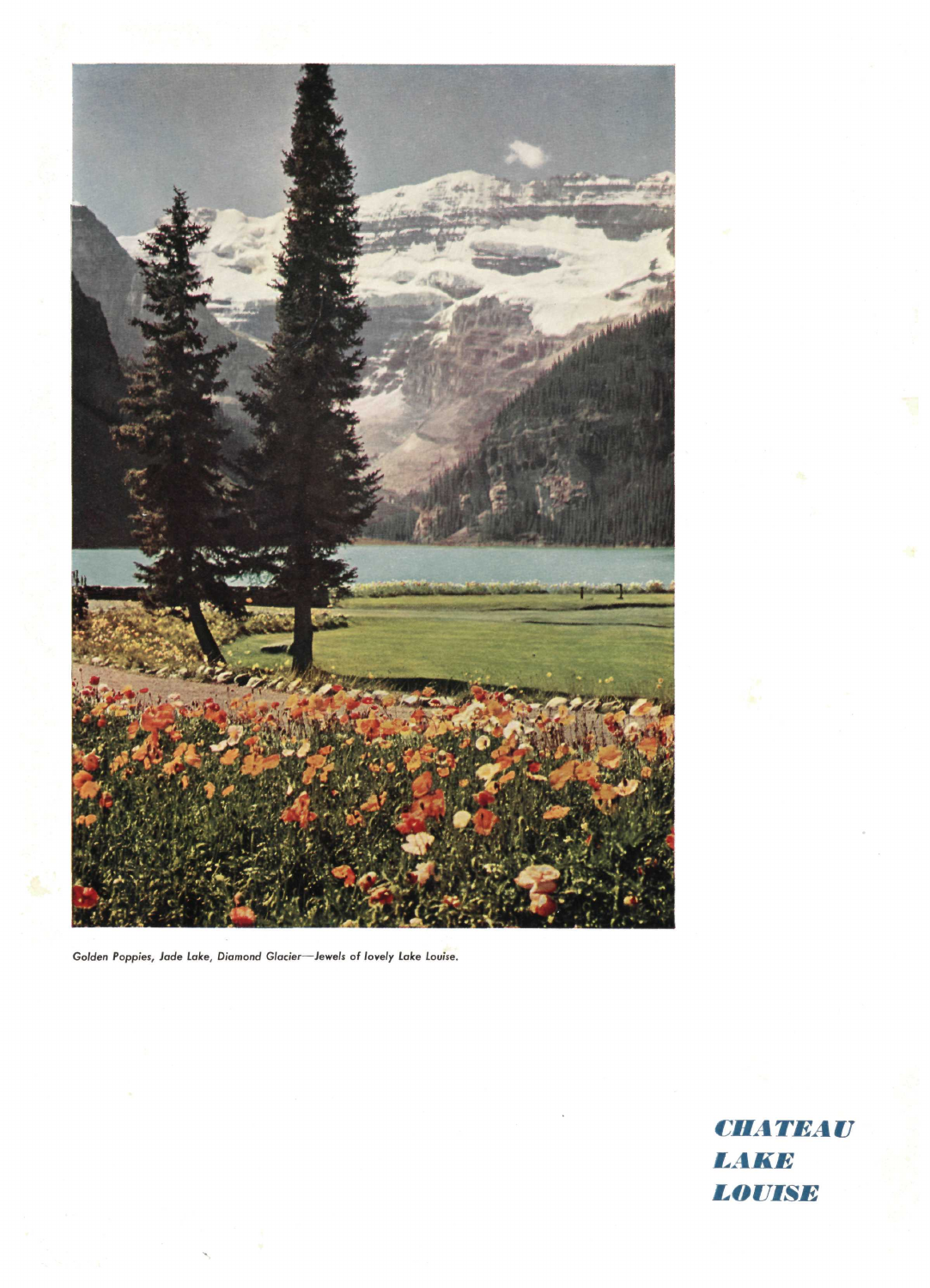#### mest

Canadian Sardines Celery and Carrot Sticks Juices: Apple

Beef Broth with Barley

Italian Feuilletage Half Grapefruit with Mint Jelly Tomato Blended Fruit

Hot or Jellied Consomme

Steamed Smoked Alaska Black Cod, Drawn Butter Shirred Eggs, Cluny Vegetable Luncheon with Poached Egg Escalloped Curried Turkey Joints with Rice Grilled Fresh Mushrooms on Toast, Bacon and Tomato Roast Alberta Lamb, Fresh Mint Sauce

TEA COFFEE MILK

Fruit Plate Luncheon, Rocky Mountain Cream Cheese Half Cold Lobster, Garnished Assorted Cold Cuts with Capon, Chef's Salad

Creamed New Turnips Potatoes: Boiled Mashed Peas Paysanne Matinee

> SWISS GUIDES Available at the Information Desk Mornings & Evenings

> > $\blacksquare$

Blueberry Pie Caramel Custard Ice Cream with Cake Compote of Fruit in Syrup Fresh Fruit in Season

Cheese: Black Diamond Gouda Rocky Mountain Cream Ok a Roquefort Domestic Camembert Gruyere Domestic Individual Gruyere

#### FRENCH BREAD

\$2.00

**. TABLE D'HOTE MEALS • Breakfast • 7:30 to 10 a.m. Luncheon - 12 to 2:30 p.m. Dinner - 6 to 8:30 p.m.** 

## $\blacksquare$   $\blacksquare$   $\blacksquare$   $\blacksquare$   $\blacksquare$   $\blacksquare$   $\blacksquare$   $\blacksquare$   $\blacksquare$   $\blacksquare$   $\blacksquare$   $\blacksquare$   $\blacksquare$   $\blacksquare$   $\blacksquare$   $\blacksquare$   $\blacksquare$   $\blacksquare$   $\blacksquare$   $\blacksquare$   $\blacksquare$   $\blacksquare$   $\blacksquare$   $\blacksquare$   $\blacksquare$   $\blacksquare$   $\blacksquare$   $\blacksquare$   $\blacksquare$   $\blacksquare$   $\blacksquare$   $\blacks$

#### men

# **LUNCHEON**

**SOUP:** (10 *minutes)* Cream of Tomato 40 Chicken Broth with Rice 40 Bot or Jellied Consomme 40

*Tuesday, August 21st, ip51* 

*cdfnnounaementi* 

 $68$ 

**MUSIC** Lakeview Room  $-$  7 to 8:30 p.m.

«

**DAN McCOWAN**  *Naturalist*  Illustrated Lecture in Ballroom - 8:30 p.m.

Guests may obtain Complimentary Tickets from Information Desk

### •

BRUCE BRISTOWE and his Dance Orchestra

Ballroom every evening except Sunday

#### $\bullet$

PICNIC BOX LUNCH Please confer with Head Waiter for selection and price

 $\ddot{\phantom{a}}$ 

SWIMMING POOL Open daily - 8 a.m. to 8 p.m.

### $\ddot{\phantom{a}}$

ROOM SERVICE Available from 7:30 a.m. to Midnight

**HORS D'OEUVRES:** Fresh Domestic Caviar 2.50 Fruit Cocktail 70<br>Antipasto 80 French Hors d'Oeuvres 1.50 Oueen or Stuffed Olives 50 Antipasto 80 French Hors d'Oeuvres 1.50<br>Canadian Sardines 90 Radishes 30 Canadian Sardines 90 Radishes 30 Spiced Holland Herring 60<br>Sliced Smoked Salmon 80 Anchovies Canapes 1.00 Mixed Pickles 30 Anchovies Canapes 1.00 Mixed Pickles 30<br>hino 35 Canapes Moscovite 2.50 Half Grapefruit Maraschino 35<br>Mixed Olives 50 Celery and Olives 50

**JUICES:** Orange 30 Blended Fruit 30

Grapefruit 30 Vegetable 30 Apple 30 Tomato 30 Pineapple 30

**FISH:** Broiled B. C. Salmon Steak, Maitre d'Hotel *(12 minutes)* 1.35 Fresh Lobster, Newburg *(20 minutes)* 2.25 Filet of Sole Saute, Amandine *(15 minutes)* 1.35 Steamed Smoked Alaska Black Cod, Drawn Butter 1.35

**ENTREES:** Omelette, Princesse *(10 minutes)* 90 Grilled Young Milk-fed Chicken, Provencale *(20 minutes)* 2.25 Prime Red Ribbon Beef Tenderloin Saute (15 *minutes)* 3.25 Lamb Chops *(20 minutes)* (one) 1.00 (two) 2.00 Roast Alberta Lamb, Fresh Mint Sauce 1.50

**COLD BUFFET:** Sliced Turkey or Chicken with Jelly 2.00 Sugar Cured Ham with Chutney 1.40 Pickled Ox Tongue with Jelly 1.50 Prime Ribs of Beef with Jelly 2.00 Fruit Plate Luncheon, Rocky Mountain Cream Cheese 1.00

**POTATOES:** 

**SALADS:** Chef's Salad 75 Lettuce and Tomato 60 Waldorf 65<br>Fresh Lobster 2.25 Fruit 65 Chicken 1.75; Half Portion 90 Chicken 1.75; Half Portion 90

**VEGETABLES:**  Cauliflower 40 Carrots Buttered 40 Green Beans 35 Green Peas 40 Creamed New Turnips 40

Boiled 25 Mashed 30 Matinee 40

TEA 30 COFFEE 30 MILK 20 FRENCH BREAD 25

**SWEETS:** Ice Cream with Cake 40 Blueberry Pie 25 Compote of Fruit in Syrup 55 Caramel Custard 30

**CHEESE:** Canadian Cheddar 35 MacLaren's Imperial 40 Gouda 40 Individual Gruyere 50 Gruyere Domestic 50 Roquefort Domestic 50 Rocky Mountain Cottage 35

FRUITS: Okanagan Apple 15 Sliced Banana in Cream 35<br>Fresh Fruit in Season 50 Sliced Orange 40 Whole Orange 15 Fresh Fruit in Season 50

**Portions are prepared for one person only.** 

**Ten cents extra per portion for Room Service except for Tea, Coffee, Milk, Rolls.** 

meet